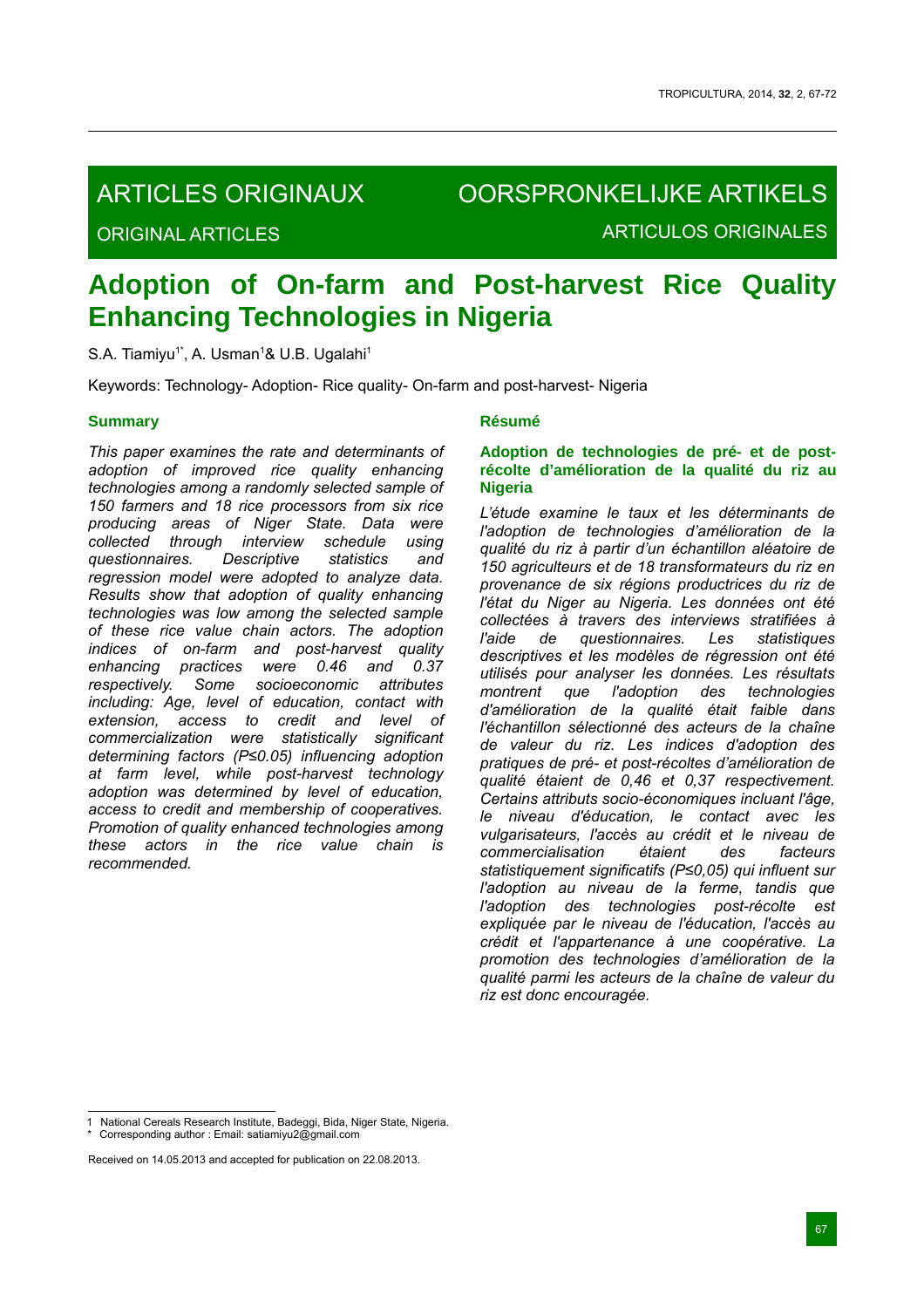# **Introduction**

Rice production is an agricultural enterprise which provides household income to a large proportion of farmers in Nigeria. It is produced in all agroecological zones of the country under various production systems including irrigated, rain-fed lowland and upland, deep water and mangrove. An average Nigerian consumes 30 kg of rice *per annum*. At present only two-third of the national rice demand is met by rice producers. The recognition of the importance of rice in national food security and the need to reduce the amount of foreign exchange spent on rice importation has made increased rice production a major priority of the government. A disturbing situation about the issue of self-sufficiency in rice is the increasing rate of consumers' preference for imported rice (3). The major factor influencing consumers' preference in favor of imported rice is the grain quality (3). This factor makes the locally produced rice less price competitive particularly in urban markets. The price differential arising from poor quality has made it difficult for rice farmers to make maximum profit from their resources allocated to rice production. In order to improve the competitiveness of locally produced rice and keep farmers motivated to increase production, grain quality management has to be brought to the forefront of rice improvement programs.

A number of rice quality-enhancing production and processing technologies have been developed and disseminated to extension agents in Nigeria (6). It is expected that these technologies have been introduced to farmers and processors for adoption. However, no empirical studies have been carried out to ascertain the extent to which these technologies have been adopted. In this study, the level and determinants of adoption of quality enhancing technologies among major actors in the rice value chain was investigated, with a view to finding means of raising the quality of locally produced rice to international standards. Specifically, the objectives are to determine the rate of adoption and to identify those factors that influence adoption of the quality-enhancing technologies with a view to making appropriate policy recommendation.

# **Methodology**

The study was carried out in Niger State located in the guinea savanna zone of Nigeria. Primary data were collected from sample survey of 150 rice farmers and 18 parboilers who were randomly selected from six villages in two local government areas (LGAs) of the State. These were Gbako and Lavun LGAs. The choice of the LGAs was based on long history of rice cultivation and closeness to National Cereals Research Institute (NCRI) headquarters, Badeggi, where rice production and processing technologies are developed. Farmers in this area have been exposed to these technologies through various training activities organized by NCRI. Information pertaining to rice production and processing was obtained through personal interviews using questionnaires. Data collected were analyzed using descriptive statistics and ordinary least square (OLS) regression model. Respondents were assessed on the basis of their adoption of recommended rice grain quality techniques as follows:

#### **Recommended on-farm seed quality enhancing practices such as:**

i. Growing of suitable varieties of good-quality seeds

- ii. Growing of the same varieties together
- iii. Harvest matured grain at the right time
- iv. Draining of fields prior to harvesting

v. Avoiding the heaping of harvested panicles on the field for a long time

vi. Avoiding the cross-contamination of seed during threshing, winnowing and drying

vii. Prevent paddy from touching the ground during heaping, threshing, winnowing, drying and packing

#### **Recommended post-harvest seed quality enhancing practices include:**

i. Use of clean water to wash paddy

ii. Removal of floating immature grains, residual dirt and stones

iii. Soaking of paddy overnight in boiled water

iv. Completely covering of grain with hot water during soaking

v. Draining of water and steaming of the paddy (avoid boiling)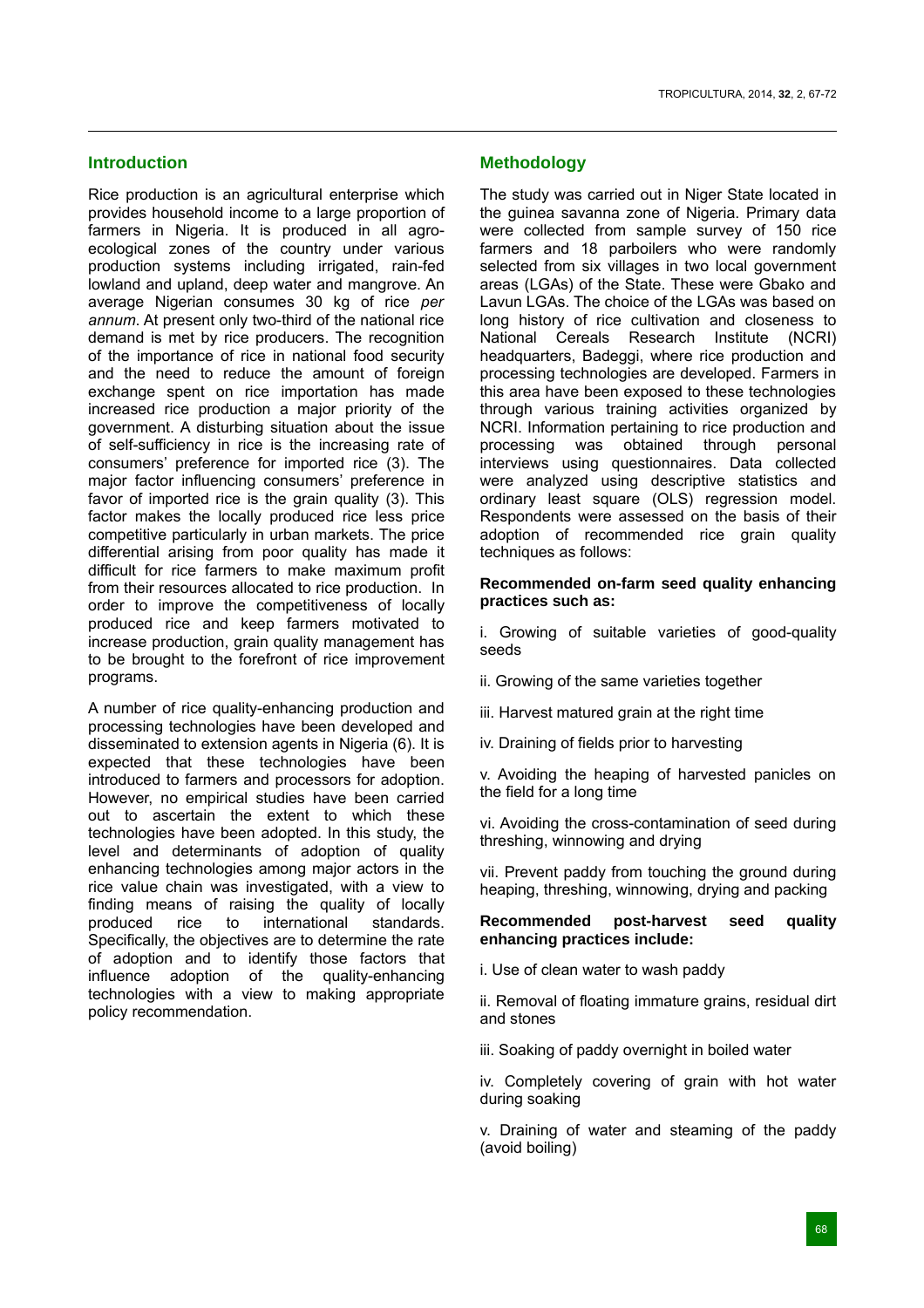vi. Cover with cloth while steaming and steam until 25% of grains have split open

vii. Spread on a clean surface to dry and turn frequently

- viii. Avoid very hot sun during drying
- ix. Avoid contamination with dirt or stone

Technology adoption indices for individual farmers/parboilers were developed as the proportion of improved methods he/she adopted out of the total package recommended (2, 4, 9). For example, if a farmer adopted 4 recommended practices, his/her adoption index is 4/7 or 0.57; if he/she adopted all the recommended practices is adoption index is 7/7 = 1.

If he/she did not adopt any of the recommended practices, his/her adoption index is 0/7 = 0. Computation of technology adoption indices for parboilers follows similar procedure.

Adoption indices of individual farmers and parboilers were regressed separately against some socioeconomic characteristics using OLS technique. The OLS regression equations are expressed as follows:

$$
Y = b_0 + b_1X_1 + b_2X_2 + b_3X_3 + \dots + b_nX_n + ei
$$

Where  $Y=$  technology adoption index,  $X_1=$  age of farmer/parboiler in years,  $X_2$ = education in number of years spent in schools, *X*3= years of rice farming/perboiling experience,  $X_4$ = income from the previous year's rice farming/parboiling activities,  $X_5$ = household size,  $X_6$ = number of contacts with extension agent per cropping season,  $X_{7}$ = membership of association (1 for member, 0 otherwise),  $X_8$ = amount of credit used (in naira),  $X<sub>9</sub>=$  extent of commercialization (fraction of total output offer for sale).

The choice of these variables  $(X_n)$  was based on the findings of previous studies on technology adoption  $(1, 5, 7, 8)$  which identified these variables as significant factors affecting agricultural technology adoption in developing countries.

# **Results and discussion**

### **Assessment of on-farm quality management techniques among farmers**

The technology adoption indices of respondents ranged from 0.2 to 0.7, with mean of 0.46 (Table 1). An average technology adoption index of 0.46 indicates that 46 percent of the recommended technology packages were adopted by farmers. Seventy four farmers representing 49.3% score above the average indicating that less than half of the sample farmers were able to use half of the technology package. The implication is that adoption of improved grain quality management technologies among rice farmers is just half-way. The result explains the reason behind the poor quality state of most locally produced rice in the country. Something has to be done to improve adoption if the quality of paddy produced by farmers is to meet international standard. No matter how well controlled the processing stages are, good-quality milled rice will not come out of poorquality paddy.

The socioeconomic variables that have influence on adoption indices are presented in table 2. All the variables in the model except farm income had the expected signs and six were significant (P≤0.05) in explaining adoption of improved rice quality management technologies. The significant variables were: level of education, extension visits, credit use, commercialization rate and membership of association. The positive sign on the education variables implies that those farmers with higher education level adopt more quality enhancing technologies. The results conform to apriori expectation, since education expose farmers to

| Technology index | Frequency | Percentage | Cumulative |
|------------------|-----------|------------|------------|
| 0.2              | 6         | 4.0        | 4.0        |
| 0.3              | 35        | 23.3       | 27.3       |
| 0.4              | 38        | 25.4       | 52.7       |
| 0.5              | 16        | 10.6       | 63.3       |
| 0.6              | 44        | 29.4       | 92.7       |
| 0.7              | 11        | 7.3        | 100        |

**Table 1** Summary of descriptive statistics of technology adoption index of farmers.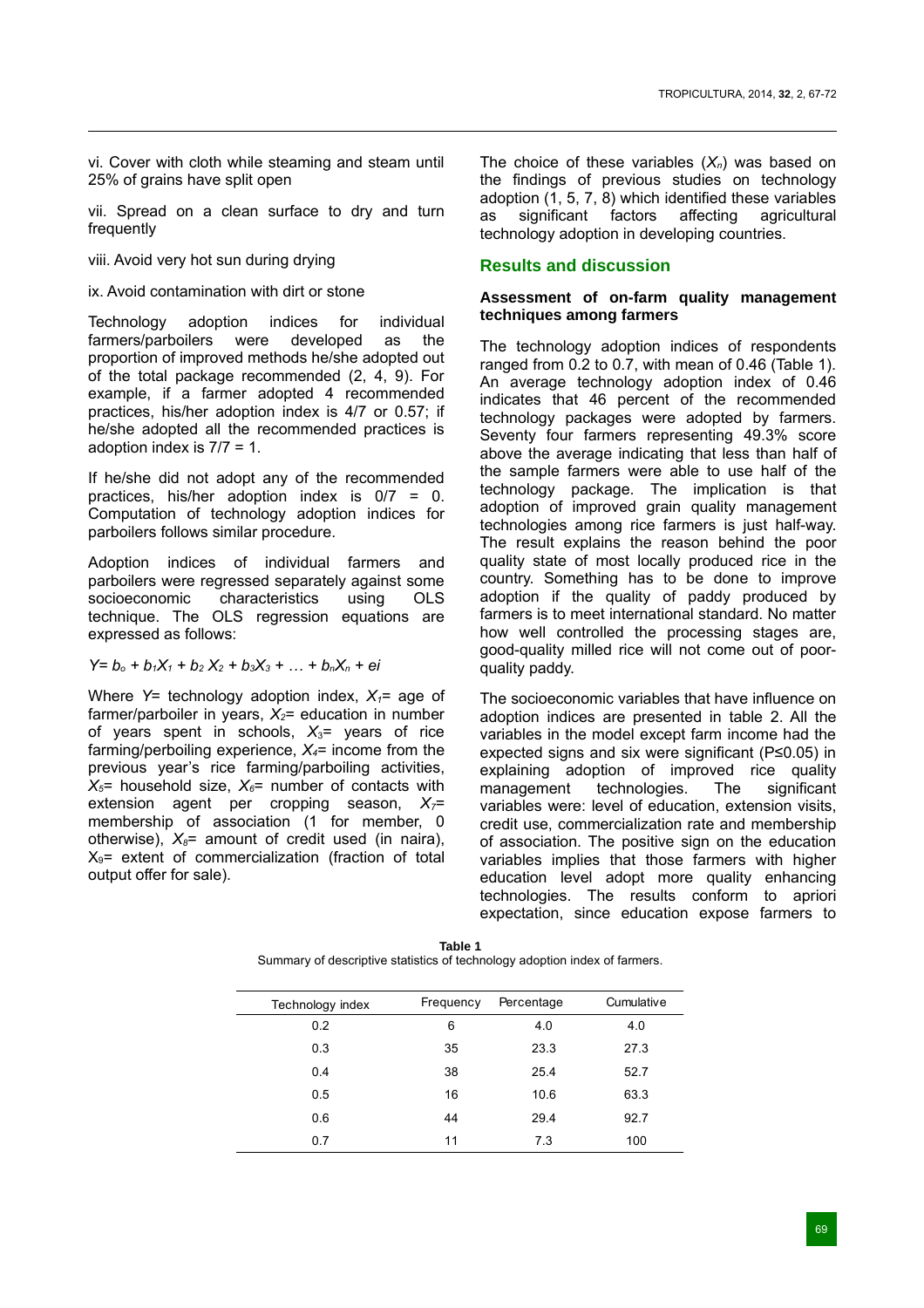|                  | Coefficient   | <b>SE</b> | T          | P*           |
|------------------|---------------|-----------|------------|--------------|
| <b>Intercept</b> | $-0.03466$    | 0.046174  | $-0.75058$ | 0.454163     |
| Age              | $-0.00068$    | 0.000345  | $-1.97693$ | 0.050014     |
| Education        | 0.005092      | 0.001099  | 4.632.845  | 8.17E-06     |
| Experience       | 0.000612      | 0.00107   | 0.571897   | 0.568309     |
| <b>Income</b>    | $-1.1E - 0.5$ | 7.11E-05  | $-0.15939$ | 0.873595     |
| Household size   | 0.000506      | 0.001331  | 0.38048    | 0.704166     |
| Extension        | 0.014021      | 0.001789  | 7.836.026  | 1.06E-12     |
| Association      | 0.01374       | 0.006562  | 209 434    | 0.038032     |
| Credit           | 0022261       | 0.010714  | 2 077 743  | 0.03956      |
| Commerce         | 0.58817       | 0.043478  | 1.352.786  | $3.42E - 27$ |

**Table 2** Regression estimates.

\*any P-value greater than 0.05 is not significant at 5% level.

**Table 3** Summary of descriptive statistics of technology adoption index of parboilers

| Technology index | Frequency | Percentage | Cumulative |
|------------------|-----------|------------|------------|
| 0.22             |           | 38.9       | 38.9       |
| 0.33             | 4         | 22.2       | 61.1       |
| 0.44             | 4         | 22.2       | 83.3       |
| 0.56             | 3         | 16.7       | 100        |

**Table 4** Regression estimates of the parboilers' technology indices and socioeconomic variable.

| Variable         | Coefficient | SE       | t          | $P^*$    |
|------------------|-------------|----------|------------|----------|
| <b>Intercept</b> | $-0.22382$  | 0.158506 | $-1.41206$ | 0.195626 |
| Age              | $-0.00442$  | 0.005697 | $-0.77594$ | 0.460105 |
| <b>Education</b> | 0.016095    | 0.003713 | 4.334.542  | 0.002497 |
| Experience       | 0.00155     | 0.005659 | 0.273868   | 0 791125 |
| <b>Income</b>    | 0.001299    | 0.000834 | 1 557 329  | 0.158007 |
| Household size   | 0.009449    | 0.008594 | 1.099.526  | 0.303522 |
| <b>Extension</b> | 0.00393     | 0.015523 | 0 253184   | 0.80651  |
| Association      | 0.013757    | 0.004802 | 2864766    | 0.020997 |
| Credit           | 0.001463    | 0.000661 | 2 213 114  | 0.0578   |
| Commerce         | 0.42729     | 0.280506 | 152.328    | 0.166191 |

\*any value greater than 0.05 is not significant at 5% level.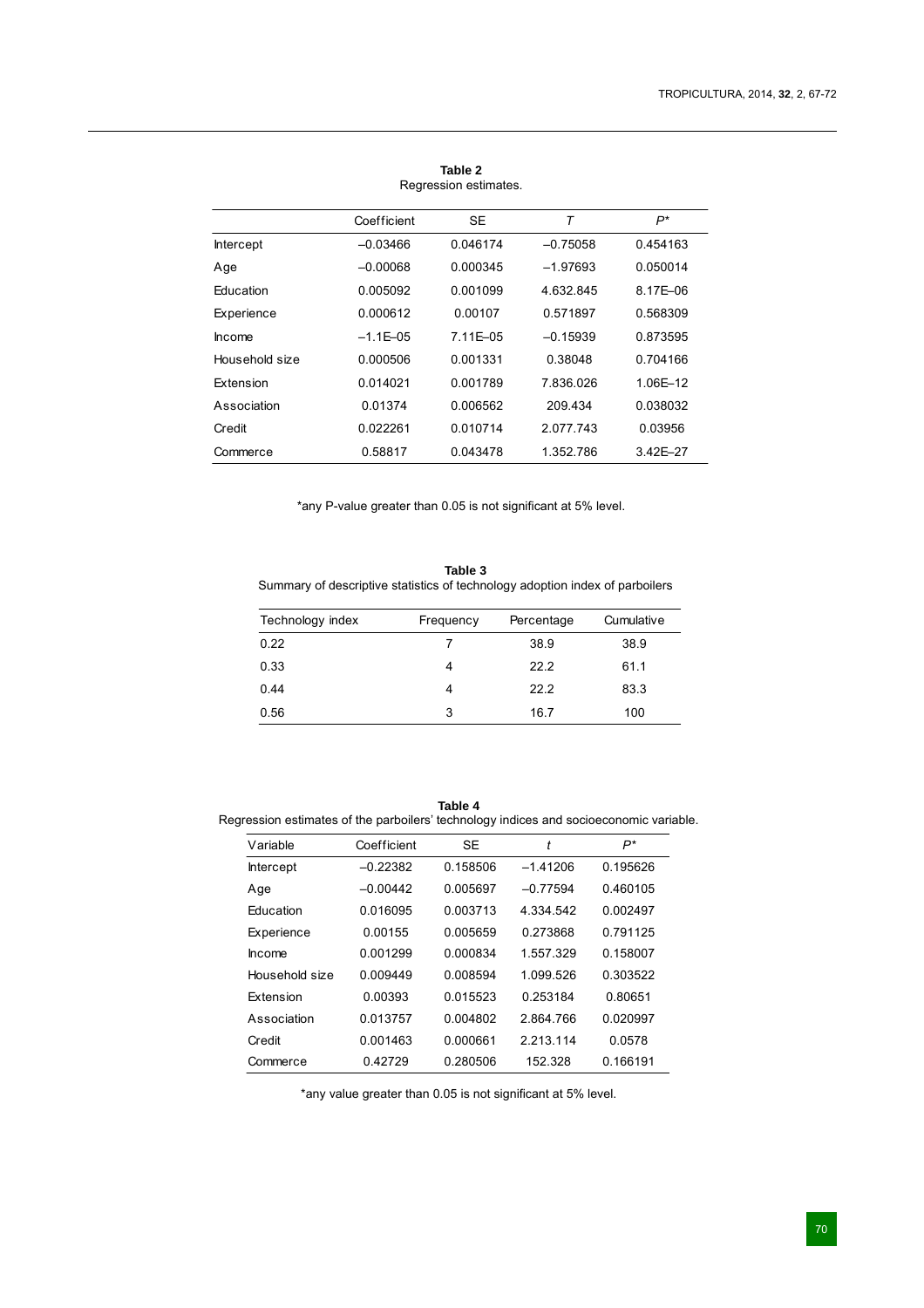information on new improved practices. This suggests that improvement of farmers' education level will enhance the quality of paddy produced by them. The focus of extension activities should therefore be concentrated on training of those with little or no education in order to increase awareness and adoption of rice quality-enhancing technologies.

The positive sign on farmers contact with extension agents implies that those farmers whose contact is more frequent have higher adoption indices. This result is expected, because the aim of extension visits is to bring improved technologies to the door step of farmers. More contacts with extension<br>agents will increase farmers' adoption of agents will increase farmers' adoption of technologies. The positive sign on membership of association implies that most of those who have higher adoption indices are members. This result is expected because membership of association enables individual members to be exposed to new technologies through interactions with other members who have the knowledge. It also empowers them to obtain credit to purchase improve inputs by using the group as collateral for the loan. Formation of such groups will increase adoption of improved technologies. The positive sign on credit variable is expected because the more the credit available to farmer the higher his capacity to purchase improved inputs. The positive sign on commercialization is expected because the motive of commercializing agriculture is to generate cash income. This reason pushes the farmers towards all avenues that will enhance his capacity to make more profit including the use of improved technologies.

# **Assessment of post-harvest quality management techniques among rice parboilers**

The technology adoption indices of rice parboilers are presented in table 3. The indices ranged from 0.22 to 0.56, with a mean of 0.37. An average technology adoption index of 0.37 indicates that 37 percent of the recommended post-harvest qualityenhancing technology packages are adopted by parboilers. The low adoption level of improved parboiling practices further explains the generally poor quality of local rice. This is because goodquality milled rice will not come out of poor-quality parboiled rice, no matter how well controlled the milling stage is.

The results of OLS regression analysis of technology adoption indices against some socioeconomic variables of parboilers is presented in table 4. All the variables in the model had the expected signs and two were significant (P<0.05) in explaining adoption of improved rice quality management technologies among parboilers. The significant variables were: level of education and membership of association. The positive sign on the level of education variables indicated that the more educated a parboiler is the more he uses the recommended technology packages and *vice versa*. Improving education level of parboilers would lead to higher levels of technology adoption. The positive sign on the membership of association variable indicate that members use more of the recommended technology packages than nonmembers. Enlisting parboilers into the membership of association would lead to higher levels of technology adoption.

# **Conclusion**

The study determines the levels and socioeconomic factors that influence adoption of rice quality management techniques among sample of farmers and parboilers in Niger State, Nigeria. About half of the on-farm technology package is adopted by farmers while only one-third of the post-harvest technology packages is adopted by parboilers. The low adoption of technology packages explains the poor grain quality of locally produced rice and its inability to compete with imported rice. The significant socioeconomic factors influencing farmers' adoption include: level of farmers' education, credit use, membership of association, extension contact and level of commercialization, while the level of education and membership of association influence adoption of post-harvest technology packages. To improve adoption of technology packages, it is therefore recommended that extension activities on both the on-farm and post-harvest technologies should focus on training of more farmers and parboilers especially those with little educational level. Policy that will make credit available and accessible to famers should be formulated by policy makers. Formation of rural cooperatives should be encouraged. Funding of research, training and extension activities is also necessary.